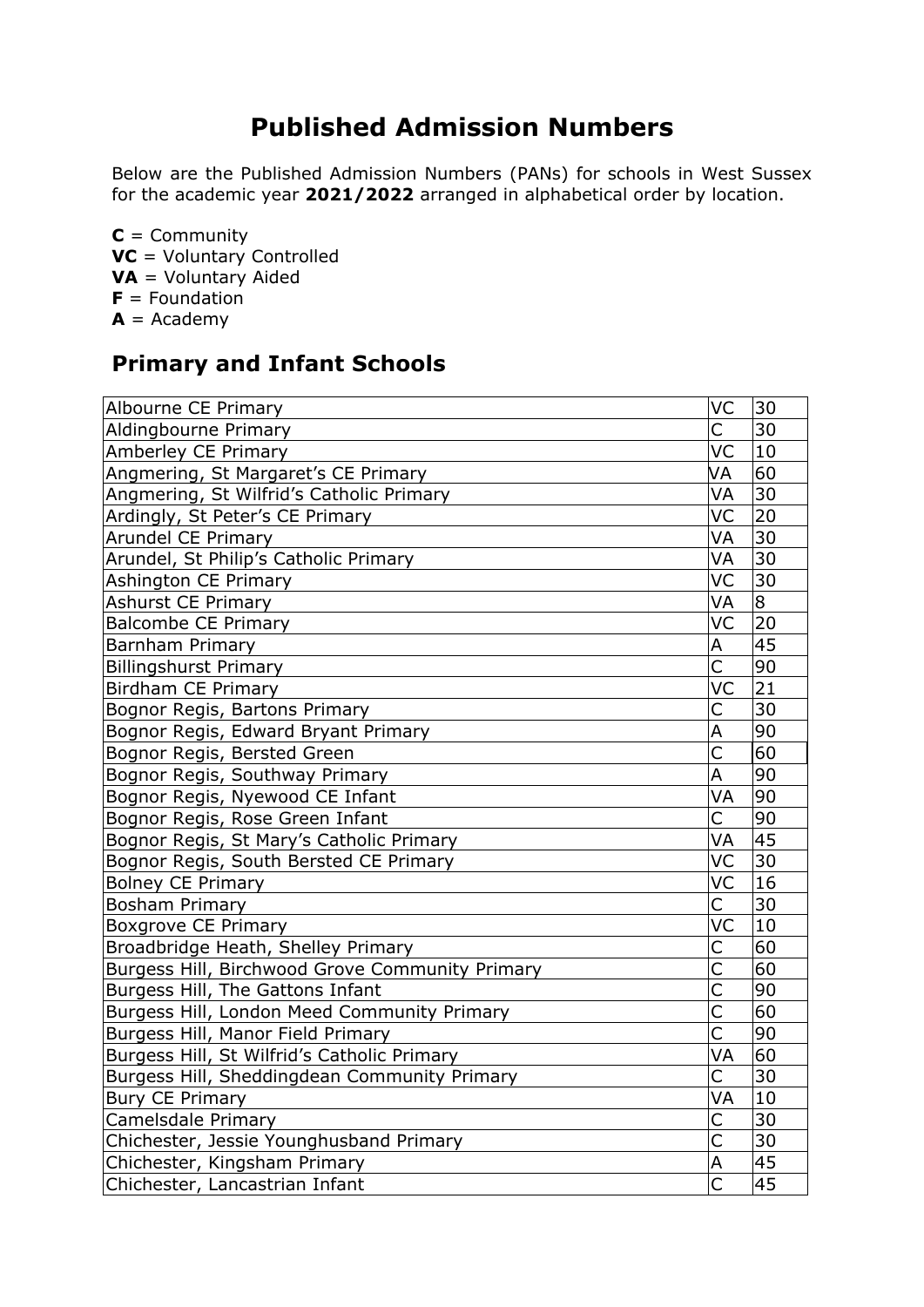| Chichester, Parklands Community Primary            | C                       | 60             |
|----------------------------------------------------|-------------------------|----------------|
| Chichester, Portfield Community Primary            | A                       | 30             |
| Chichester, Rumboldswhyke CE Infant                | VC                      | 40             |
| Chichester, St Richard's Catholic Primary          | VA                      | 45             |
| Chichester, Free School                            | А                       | 60             |
| Chidham Parochial Primary                          | VC                      | 30             |
| Clapham & Patching CE Primary                      | VC                      | $\overline{8}$ |
| Clymping, St Mary's CE Primary                     | VA                      | 15             |
| Coldwaltham, St James' CE Primary                  | VC                      | 15             |
| Colgate Primary                                    | C                       | 20             |
| Compton & Up Marden CE Primary                     | VC                      | 20             |
| Coolham, William Penn                              | VC                      | 15             |
| Copthorne, Fairway Infant                          | C                       | 60             |
| Cowfold, St Peter's CE Primary                     | VA                      | 20             |
| Crawley, Bewbush Academy                           | Α                       | 90             |
| Crawley, Broadfield Primary Academy                | A                       | 90             |
| Crawley, Desmond Anderson Primary                  | A                       | 60             |
| Crawley, Forge Wood Primary                        | A                       | 60             |
| Crawley, Gossops Green Primary                     | A                       | 90             |
| Crawley, Hilltop Primary                           | A                       | 90             |
| Crawley, Langley Green Primary                     | Ċ                       | 60             |
| Crawley, Maidenbower Infants                       | Ć                       | 90             |
| Crawley, Milton Mount Primary                      | C                       | 90             |
| Crawley, Northgate Primary                         | Ċ                       | 90             |
| Crawley, Our Lady Queen Of Heaven Catholic Primary | VA                      | 60             |
| Crawley, Pound Hill Infant                         | A                       | 90             |
| Crawley, Seymour Primary                           | A                       | 90             |
| Crawley, Southgate Primary                         | A                       | 60             |
| Crawley, St Andrew's CE Primary                    | VA                      | 30             |
| Crawley, St Francis of Assisi Catholic Primary     | VA                      | 60             |
| Crawley, St Margaret's CE Primary                  | VA                      | 60             |
| Crawley, The Brook Infants                         | C                       | 60             |
| Crawley, The Gatwick School                        | A                       | 60             |
| Crawley, The Mill Primary School                   | A                       | 90             |
| Crawley, The Oaks Primary                          | A                       | 60             |
| Crawley, Three Bridges Primary                     | $\overline{\mathsf{C}}$ | 90             |
| Crawley, Waterfield Primary                        | C                       | 60             |
| Crawley, West Green Primary                        | Ć                       | 30             |
| Crawley Down, Crawley Down Village                 | VC                      | 60             |
| Cuckfield, Holy Trinity CE Primary                 | VA                      | 60             |
| Easebourne CE Primary                              | VC                      | 30             |
| Eastergate CE Primary                              | VC                      | 30             |
| East Grinstead, Ashurst Wood Primary               | С                       | 20             |
| East Grinstead, Baldwins Hill Primary              | Α                       | 30             |
| East Grinstead, Blackwell Primary                  | C                       | 60             |
| East Grinstead, Estcots Primary                    | $\overline{\mathsf{C}}$ | 60             |
| East Grinstead, Halsford Park Primary              | А                       | 60             |
| East Grinstead, St Mary's CE Primary               | VA                      | 30             |
| East Grinstead, St Peter's Catholic Primary        | VA                      | 30             |
| East Grinstead, The Meads Primary                  | C.                      | 45             |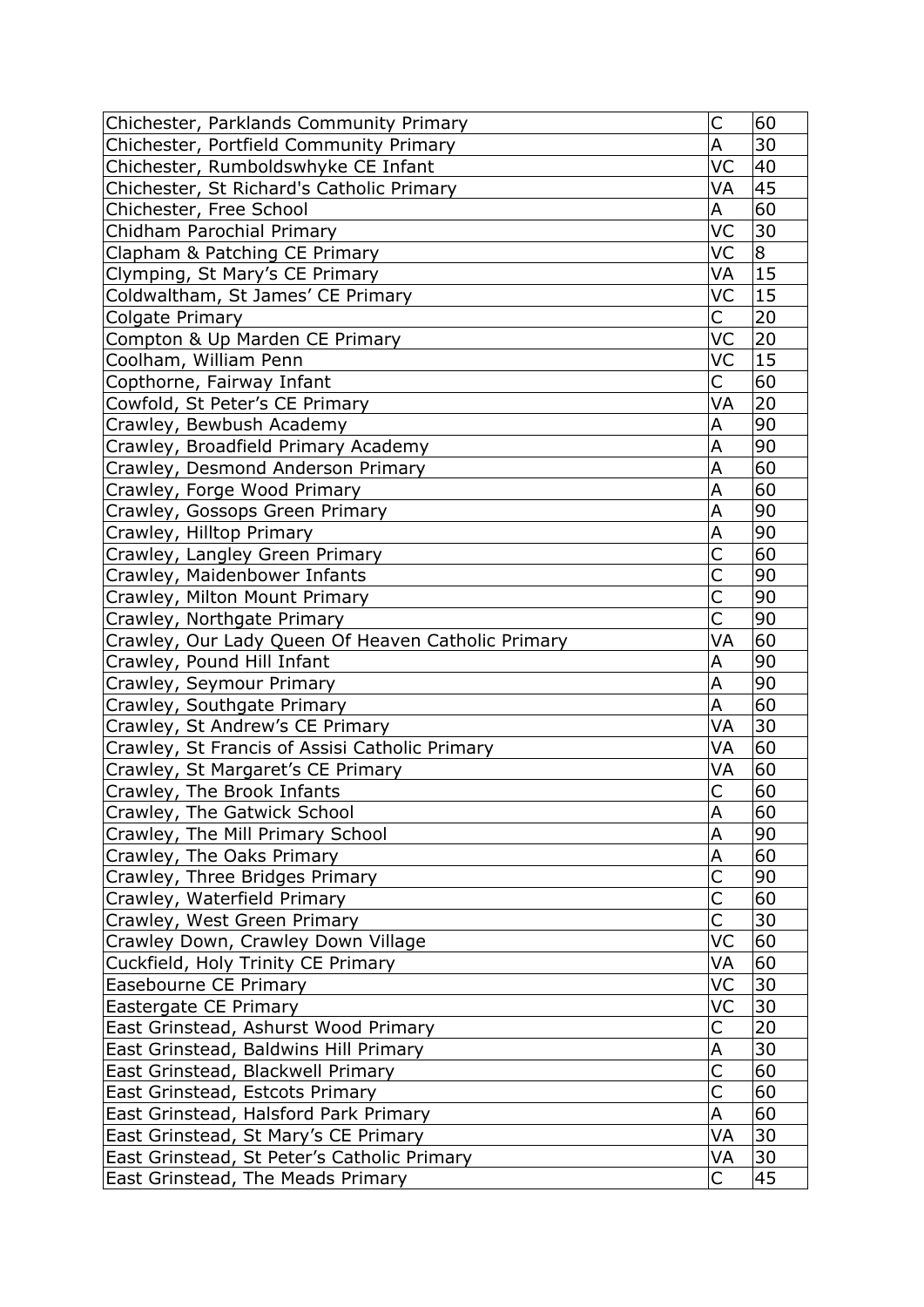| <b>East Preston Infant</b>                        | C                       | 90           |
|---------------------------------------------------|-------------------------|--------------|
| <b>East Wittering Community Primary</b>           | Ċ                       | 45           |
| Felpham, Bishop Tufnell CE Primary                | VA                      | 90           |
| Felpham, Downview Primary                         | A                       | 90           |
| Fernhurst Primary                                 | A                       | 30           |
| Ferring CE Primary                                | VC                      | 30           |
| Findon, St John The Baptist CE Primary            | VA                      | 20           |
| Fishbourne CE Primary                             | VC                      | 30           |
| Fittleworth CE Village Primary                    | VC                      | 20           |
| <b>Funtington Primary</b>                         | C                       | 20           |
| Graffham Infant                                   | C                       | 20           |
| <b>Handcross Primary</b>                          | С                       | 30           |
| <b>Harting CE Primary</b>                         | VC                      | 20           |
| Hassocks Infant                                   | C                       | 90           |
| Haywards Heath, Bolnore Village Primary           | F                       | 60           |
| Haywards Heath, Harlands Primary                  | A                       | 60           |
| Haywards Heath, Northlands Wood Community Primary | Α                       | 60           |
| Haywards Heath, St Joseph's Catholic Primary      | VA                      | 60           |
| Haywards Heath, St Wilfrid's CE Primary           | VA                      | 60           |
| Haywards Heath, Warden Park Primary               | Α                       | 60           |
| Henfield, St Peter's CE Primary                   | VA                      | 60           |
| Hollycombe Primary                                | Ċ                       | 15           |
| Horsham, All Saints CE Primary                    | VA                      | 30           |
| Horsham, Arunside Primary                         | С                       | 60           |
| Horsham, Heron Way Primary                        | C                       | 60           |
| Horsham, Holbrook Primary                         | $\overline{\mathsf{C}}$ | 60           |
| Horsham, Kilnwood Vale Primary                    | Α                       | 60           |
| Horsham, Kingslea Primary                         | С                       | 60           |
| Horsham, Leechpool Primary                        | Ċ                       | 60           |
| Horsham, Littlehaven Infant                       | Ċ                       | 45           |
| Horsham, North Heath Community Primary            | C                       | 60           |
| Horsham, St John's Catholic Primary               | VA                      | 30           |
| Horsham, St Mary's CE Primary                     | VA                      | $ 30\rangle$ |
| Horsham, St Robert Southwell Catholic Primary     | VA                      | 30           |
| Horsham, Trafalgar Community Infant               | С                       | 90           |
| Horsted Keynes, St Giles CE Primary               | VA                      | 20           |
| Hurstpierpoint, St Lawrence CE Primary            | А                       | 90           |
| <b>Barns Green Primary</b>                        | Ċ                       | 20           |
| Jolesfield CE Primary                             | VC                      | 30           |
| Lancing, The Globe Primary                        | A                       | 90           |
| Lancing, Seaside Primary                          | A                       | 90           |
| Lavant CE Primary                                 | VC                      | 15           |
| Lindfield, Blackthorns Primary Academy            | Α                       | 30           |
| Lindfield Primary Academy                         | A                       | 90           |
| Littlehampton, Lyminster Primary                  | Ċ                       | 30           |
| Littlehampton, River Beach Primary                | А                       | 90           |
| Littlehampton, St Catherine's Catholic Primary    | VA                      | 30           |
| Littlehampton, White Meadows Primary              | Α                       | 90           |
| Lower Beeding, Holy Trinity CE Primary            | VC                      | 13           |
| Loxwood Primary                                   | C                       | 30           |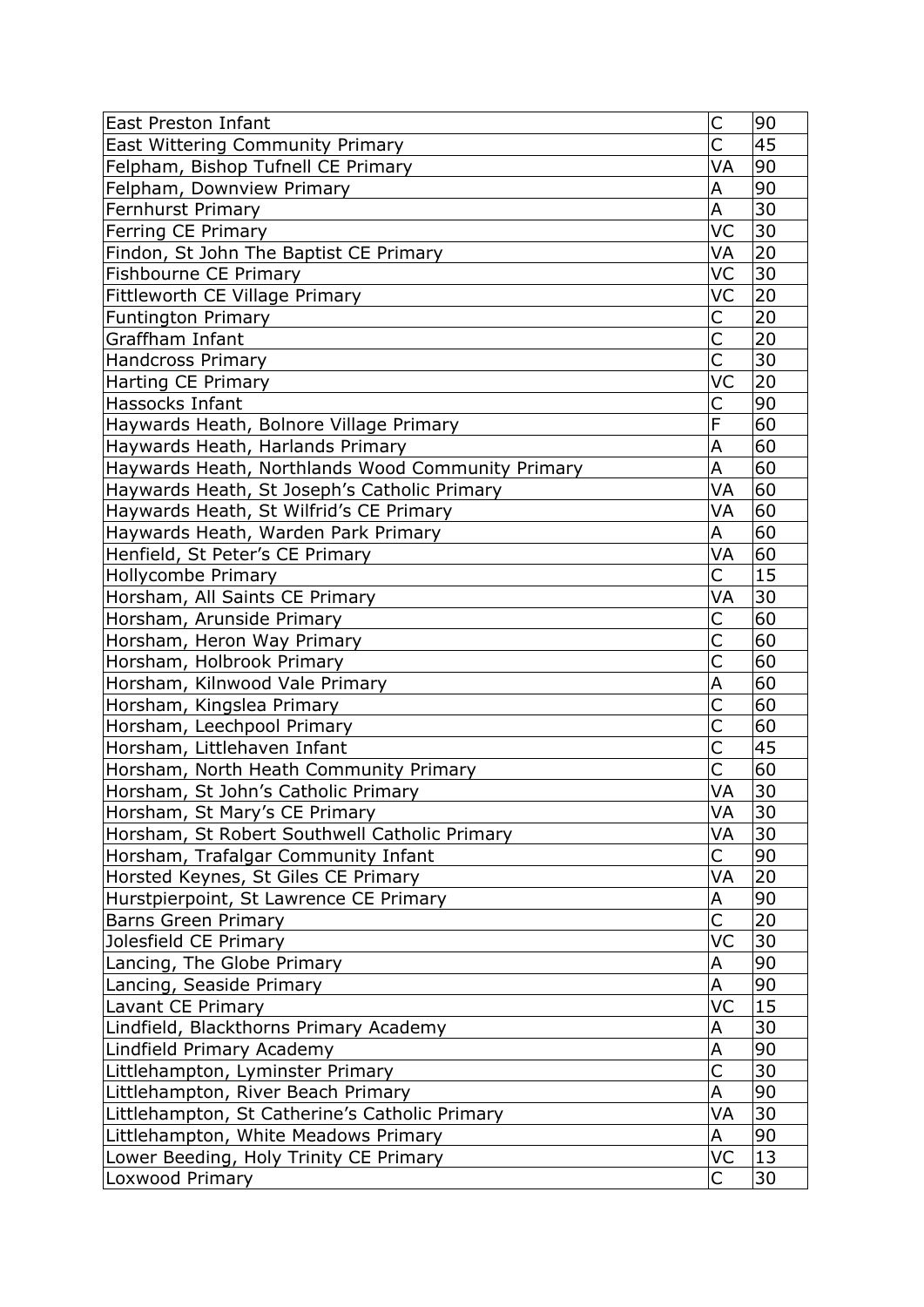| Midhurst CE Primary                            | VC                      | 30 |
|------------------------------------------------|-------------------------|----|
| Northchapel Community Primary                  | С                       | 15 |
| North Lancing Primary                          | Ċ                       | 60 |
| North Mundham Primary                          | С                       | 30 |
| Nuthurst, St Andrew's CE Primary               | VA                      | 20 |
| Petworth CE Primary                            | VC                      | 30 |
| Plaistow & Kirdford Primary                    | C                       | 30 |
| Pulborough, St Mary's CE Primary               | VA                      | 60 |
| Rake CE Primary                                | VC                      | 15 |
| Rogate CE Primary                              | VC                      | 15 |
| Rudgwick Primary                               | C                       | 30 |
| <b>Rusper Primary</b>                          | C                       | 15 |
| <b>Rustington Community Primary</b>            | A                       | 90 |
| Rustington, Georgian Gardens Community Primary | С                       | 60 |
| Rustington, Summerlea Community Primary        | Ċ                       | 60 |
| Scaynes Hill, St Augustine's CE Primary        | VC                      | 15 |
| Selsey, Medmerry Primary                       | А                       | 30 |
| Selsey, Seal Primary Academy                   | A                       | 60 |
| Shipley CE Primary                             | VC                      | 15 |
| Shoreham Beach Primary                         | С                       | 30 |
| Shoreham-by-Sea, Buckingham Park Primary       | $\overline{\mathsf{C}}$ | 90 |
| Shoreham-by-Sea, Holmbush Primary              | Α                       | 30 |
| Shoreham-by-Sea, St Nicolas & St Mary Primary  | VA                      | 60 |
| Shoreham-by-Sea, St Peter's Catholic Primary   | VA                      | 30 |
| Shoreham-by-Sea, Swiss Gardens Primary         | С                       | 60 |
| Sidlesham Primary                              | $\overline{\mathsf{C}}$ | 20 |
| Singleton CE Primary                           | VC                      | 10 |
| Slindon CE Primary                             | VC                      | 12 |
| Slinfold CE Primary                            | VC                      | 20 |
| Sompting Village Primary                       | С                       | 60 |
| Southbourne Infant                             | $\overline{\mathsf{C}}$ | 60 |
| Southwater, Castlewood Primary                 | C                       | 30 |
| Southwater Infant                              | A                       | 90 |
| Southwick, Eastbrook Primary                   | A                       | 60 |
| Southwick, Glebe Primary                       | Ċ                       | 90 |
| Staplefield, St Mark's CE Primary              | VC                      | 15 |
| <b>Stedham Primary</b>                         | С                       | 15 |
| Steyning, CE Primary                           | VC                      | 60 |
| <b>Storrington Primary</b>                     | C                       | 60 |
| <b>Tangmere Primary</b>                        | Α                       | 30 |
| Thakeham Primary                               | Ċ                       | 15 |
| Thorney Island Community Primary               | $\overline{\mathsf{C}}$ | 30 |
| Turners Hill CE Primary                        | VC                      | 20 |
| Twineham CE Primary                            | VC                      | 15 |
| <b>Upper Beeding Primary</b>                   | С                       | 45 |
| Walberton & Binsted CE Primary                 | VC                      | 30 |
| Warnham CE Primary                             | VC                      | 30 |
| <b>Warninglid Primary</b>                      | С                       | 10 |
| Washington, St Mary's CE Primary               | VC                      | 15 |
| <b>Westbourne Primary</b>                      | С                       | 30 |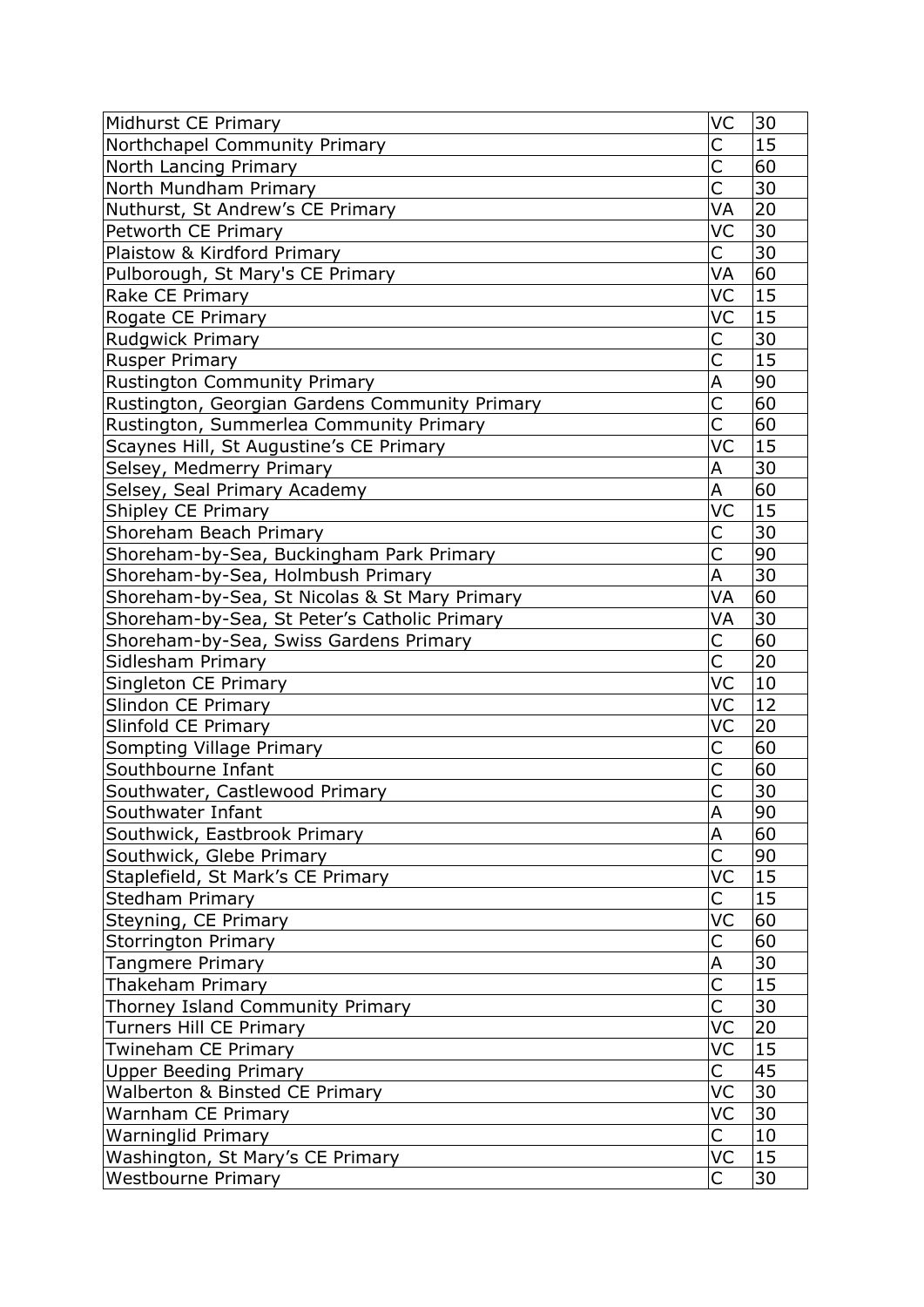| West Chiltington Community Primary         | C  | 30  |
|--------------------------------------------|----|-----|
| <b>West Dean CE Primary</b>                | VC | 14  |
| Westhampnett, The March CE Primary         | VA | 30  |
| West Hoathly CE Primary                    | VC | 20  |
| West Wittering Parochial Primary           | VC | 15  |
| Wisborough Green Primary                   | C  | 30  |
| Worthing, Bramber Primary                  | С  | 30  |
| Worthing, Broadwater CE Primary            | VA | 60  |
| Worthing, Downsbrook Primary               | Α  | 60  |
| Worthing, Durrington Infant                |    | 90  |
| Worthing, Elm Grove Infant                 | С  | 30  |
| Worthing, English Martyrs Catholic Primary | VA | 30  |
| Worthing, Field Place Infant               | С  | 120 |
| Worthing, Goring-by-Sea CE Primary         | VA | 60  |
| Worthing, Hawthorns Primary                | C  | 30  |
| Worthing, Heene CE Primary                 | VA | 60  |
| Worthing, Laurels Primary                  | Α  | 30  |
| Worthing, Lyndhurst Infant                 |    | 90  |
| Worthing, Springfield Infant               |    | 60  |
| Worthing, St Mary's Catholic Primary       | Α  | 30  |
| Worthing, Thomas A'Becket Infant           |    | 180 |
| Worthing, Vale Primary                     | C  | 90  |
| Worthing, West Park CE Primary             | VC | 120 |
| Worthing, Whytemead Primary                | С  | 45  |
| Yapton CE Primary                          | VC | 45  |

## **Junior Schools**

| Bognor Regis, Nyewood CE Junior  | VA | 90  |
|----------------------------------|----|-----|
| Bognor Regis, Rose Green Junior  | A  | 96  |
| Burgess Hill, Southway Junior    |    | 90  |
| Chichester, Central CE Junior    | А  | 90  |
| Copthorne, Copthorne CE Junior   | VC | 60  |
| Crawley, Maidenbower Junior      |    | 150 |
| Crawley, Pound Hill Junior       |    | 90  |
| Duncton Junior                   |    | 20  |
| East Preston Junior              | А  | 90  |
| Hassocks, Windmills Junior       |    | 90  |
| Horsham, Greenway Junior         | А  | 120 |
| Horsham, Northolmes Junior       |    | 45  |
| Southbourne Junior               |    | 60  |
| Southwater Junior                | Α  | 120 |
| Worthing, Chesswood Junior       |    | 180 |
| Worthing, Durrington Junior      |    | 90  |
| Worthing, The Orchards Junior    | А  | 120 |
| Worthing, Thomas A'Becket Junior |    | 192 |